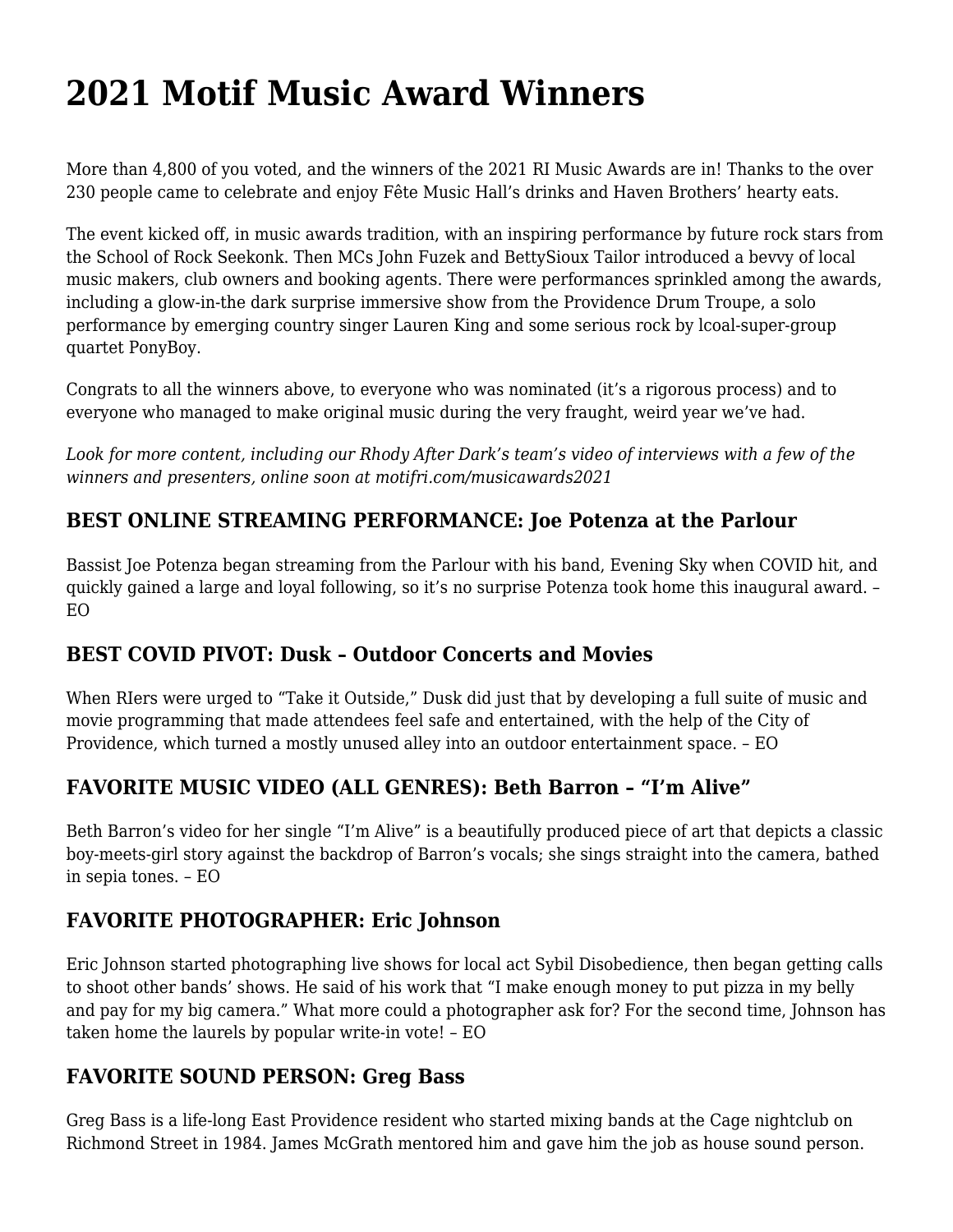He stayed with the club in its second location on Union Street and continued when it became Rocket. He has run sound at the second and third Met locations, second and third Living Room incarnations, the second Lupo's and Lupo's at The Strand and for the celebrated Thursday night dance concerts at The Towers in Narragansett.

Greg was the original sound person for the PVD/RI Folk Festivals and Common Fence Music since 2016. Greg also is a multi-instrumentalist and singer and has performed in many bands over the years, such as The Bastards, Cool Beverages, Electric Joey, Huge, The SuperMags (who opened for the B-52's a few years back), and many others. Plus, he is is a non-denominational RI wedding officiant: The Rock and Roll Reverend. – JF

# **FAVORITE PROMOTER: John Difruscio**

John "Cyco" Difruscio has been a promoter since the '80s, cutting his teeth at The Living Room and Confetti. He now co-owns Askew and Alchemy with his wife, Windsong Hadley, and continues to bring the best bands around to play his stage. – EO

# **AMERICANA**

# **BEST AMERICANA ACT: Man and Wife**

Man is Kris Hansen, Wife is his actual partner in marriage Tara Hansen (truth in advertising!), and together they conceive a sound born out of a lifetime of companionship. Friends since they were 15 years old, there is a natural interplay between their voices, a harmony that instinctively knows when one must lead and the other follow. We now pronounce you Best Americana Act 2021. – NC

#### **FAVORITE AMERICANA SINGER / SONGWRITER: Allison Rose**

A counselor by day, Allison Rose composes melodies precisely engineered to deliver that "good cry." This talented multi-instrumentalist's most devastating weapon is not the guitar, piano or even ukulele, but her voice, which modulates from breathy, secretive whispers to soaring high notes that trigger all the appropriate synapses. There's an undeniable empathy in her music that enables her to stand out in a field saturated with sad journal entries. When she sings through her grief, it's to let you know that you can survive your hardships, too. – NC

#### **FAVORITE AMERICANA SINGER / SONGWRITER: Dan Lilley**

Last year's Critic's Choice Award recipient, Dan Lilley's decades of dedication yield him the 2021 popular vote. A veteran of numerous bands and projects including Sane; Tyger, Tyger; The Flying Ditchdiggers, Lovetrain, Dan Lilley and the Keepers, Dan Lilley and Scatman, and Forever Young, Dan has become something more than just a fixture in the music community, but a true brand unto himself; a reliable name for honest rock n' roll. – NC

# **FAVORITE AMERICANA VOCALIST (1 of 2): Becky Bass**

Actress/model/voice-over artist/steel pannist, this supreme hyphenate never ceases to amaze; least of all when leading the band, breathing life into old familiar standards with her honey-coated vocals. Don't be fooled by her baby face; her commanding presence on any stage is evident the moment she steps in front of the microphone. Countless audiences have found themselves bewitched by her voice, which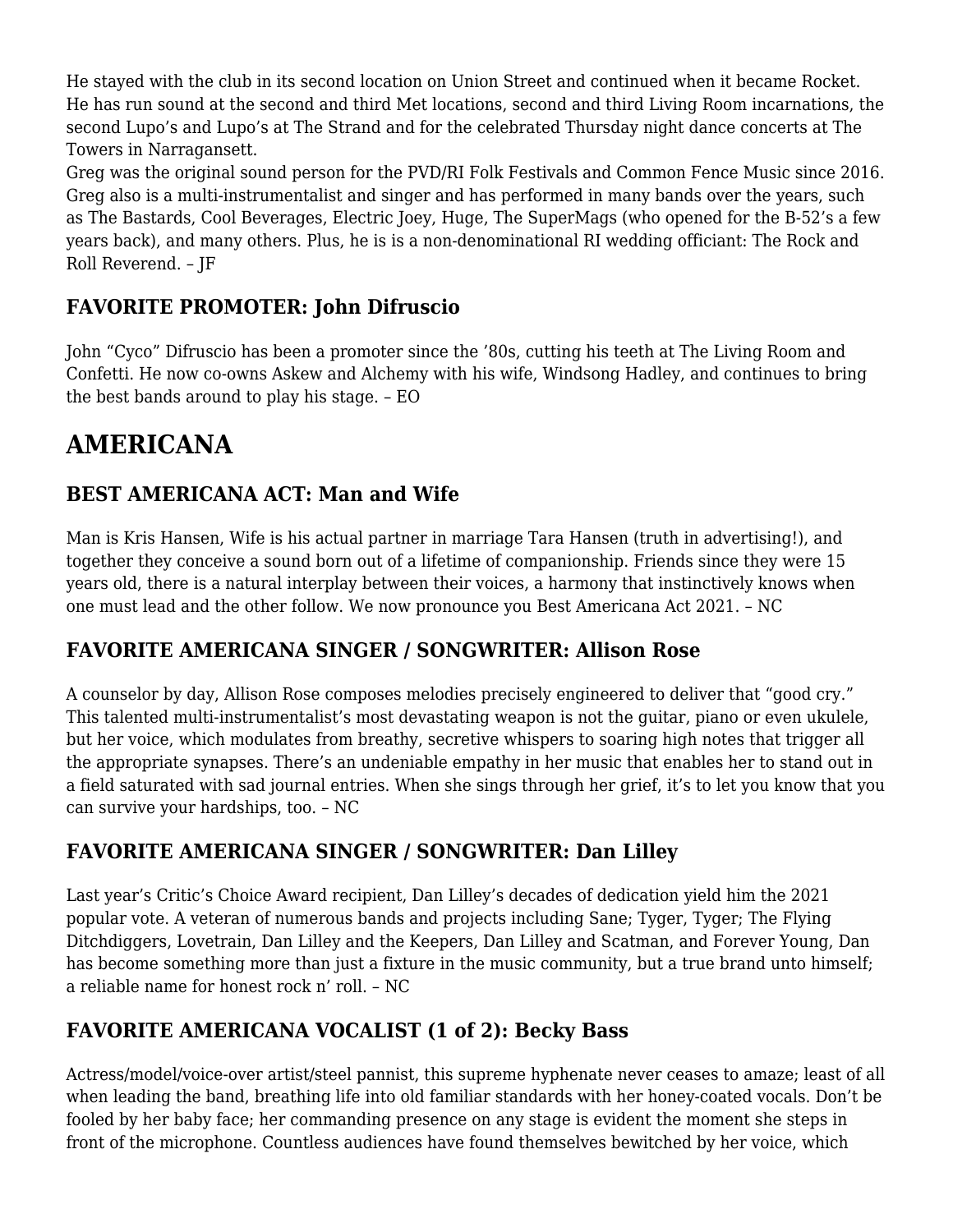sounds somehow magically transported from a crackling Victrola to the present day. – NC

# **FAVORITE AMERICANA VOCALIST (2 of 2): AJ Salemi**

AJ Salemi's words and music are the secret sauce that gives Consuelo's Revenge its signature eclectic folk gypsy punk vibe. Listen to the beautiful "Teri's Song" or the barnstorming "The Palatine Light" to see what I mean. – JB

#### **FAVORITE BLUEGRASS BAND: Ocean State Ramblers**

If this isn't the most warm and inviting assemblage of kindly neighbors I've ever witnessed, I don't know what is! The sweet souls who make up this quartet carry the torch for a traditional form of distinctly American music that endures solely because of the love and labor of musicians like these. If you aren't fortunate enough to catch them at your local farmers market or various festivals around New England, their website offers tips for the best settings to experience their Soundcloud. I would like to nominate the Ocean State Ramblers for Most Endearing Musical Act, if possible. Protect them at all costs! – NC

#### **FAVORITE COUNTRY ACT: Back Rhodes**

With their unique take on progressive, or shall we say, thinking man's country, Back Rhodes have won over audiences across New England. On stages great and small, their bright, well-polished style shines just as much as it twangs. The fullness of their sound, accentuated by banjo and violin, create little worlds for us northerners to dream away to. Their most recent single, "Hiding from the Sun," evokes the feeling of walking into a honky-tonk, not quite getting up the nerve to approach the cowgirl with the biggest hair, stepping outside for a smoke and regaining your courage after a shot of Jack. Maybe I'm overthinking it? – NC

#### **FAVORITE BLUES ACT: Neal & the Vipers**

I have a vivid memory of a local television commercial that ran circa the early '90s, when I was still an impressionable youth. Some venue, probably defunct, advertising its summer concert series. The rock radio DJ voice-over announces "Young Neal & The Vipers" and for no more than three seconds an image of a man in black sunglasses playing a black guitar with a bad attitude splashes across my low-definition floor unit. These guys have been at it forever and they still gig more than anyone you could possibly name. They are the realest out there and it is once again our honor to recognize them. – NC

# **FAVORITE CHORAL ACT: Rhode Island Gay Men's Chorus**

Last year's winners in this category return as champions under a new name! Formerly the Providence Gay Men's Chorus, this celebrated ensemble rang in the new year with a declaration to represent the Ocean State in its entirety. With a mission statement "to build a world where musical beauty, creativity and expression are experienced, valued and nurtured," we couldn't ask for better. – NC

# **FAVORITE FOLK ACT: Dan Lilley & the Keepers**

Racking up the accolades, Dan Lilley takes home another award for his work with accompanying band The Keepers. Our readers voted them Best Folk Act, but you'd be hard pressed to pigeonhole them. Classic rock, blues, covers and originals, Dan Lilley & The Keepers personify timeless, quality music. –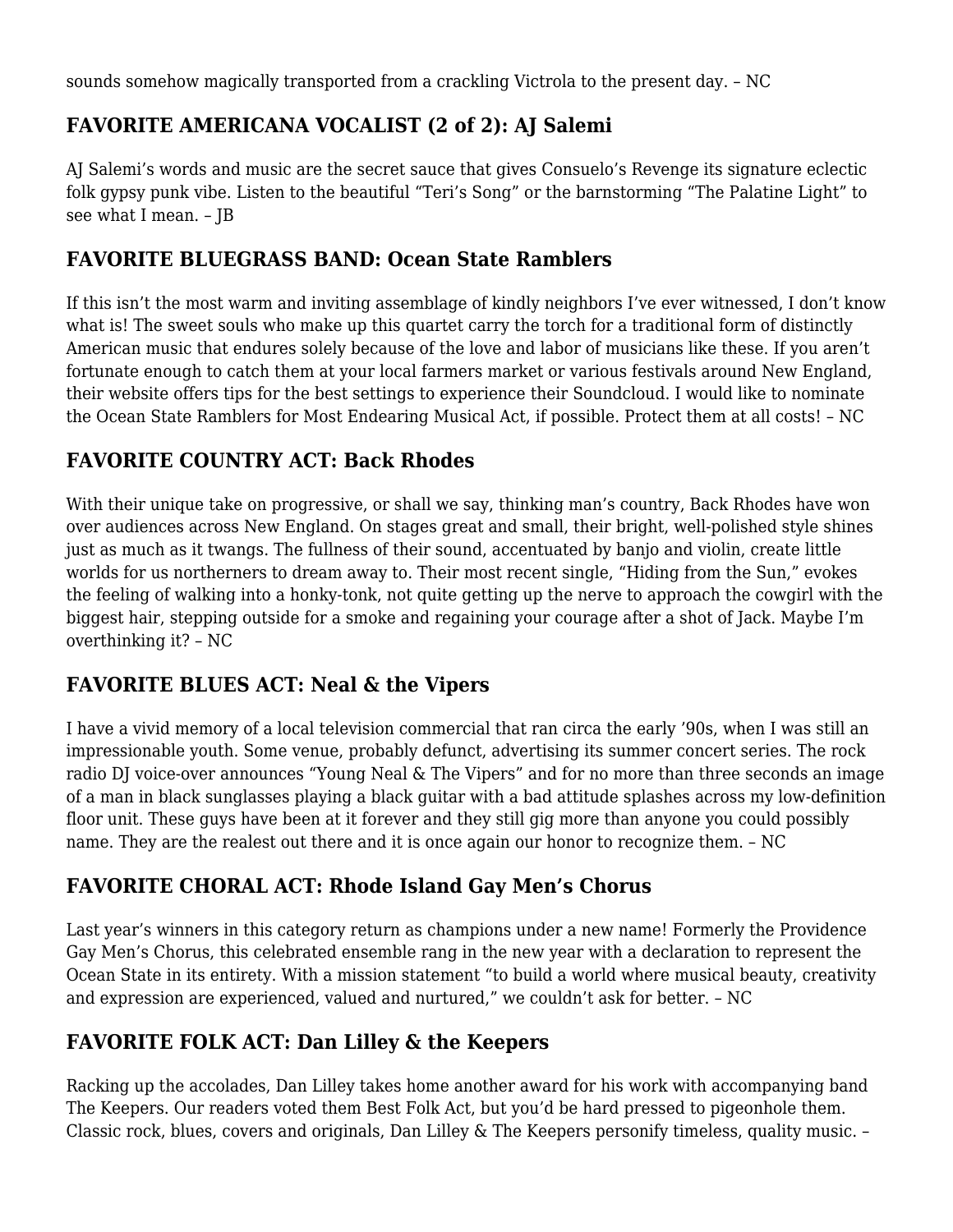#### **FAVORITE JAZZ ACT: Joe Potenza**

In a very tight voting race, acclaimed bassist Joe Potenza edged out the competition. Consummate professional and staple of the Rhode Island jazz scene, Joe has provided the groove for every combination of trio, quartet and impromptu collective of note. As humble as he is talented (if that's even possible!) he's self-described as "just a bass player trying to get by." Our readers seem to think you're doing just fine, Joe! – NC

#### **FAVORITE R&B ACT: Steve Smith & the Nakeds**

With nearly 50 years experience in the biz under their championship belt, it's no surprise that Steve Smith and the Nakeds are repeat winners in this category. This road-tested and RI Music Hall of Fame inducted 10-piece (!) puts on a live show that is second to none. Steve's booming voice and magnetic presence keep crowds of all ages engaged, while the armada of highly skilled musicians assembled on stage make the whole thing sound larger than life. – NC

#### **FAVORITE WORLD MUSIC: Atwater Donnelly**

The term "world music" is a bit inelegant, a terse phrase that's meant to be broad, but not-quite-allencompassing. I find it similarly difficult to describe Atwater Donnelly as merely a musical act. Sure, they play music: on an array of instruments and across numerous genres, spanning multiple cultures and continents. But they also dance, and recite poetry, and write books, and curate a radio program. The common thread apparent in all of their endeavors is that they educate and work to bring the world wherever they go. – NC

#### **FAVORITE STREET BAND / BRASS BAND / MARCHING BAND: Brass Attack**

Last year's winners of the coveted "Favorite Wedding Band" award, Brass Attack are the go-to guns for hire for any event in need of live music. Emphasis on live. They perform without a net ("no pre-recorded sequenced music tracks, vocal tracks, are used … ever!" reads their bio) to the delight of audiences at wedding receptions, corporate events, and even two former presidents! With a wide-ranging repertoire that guarantees a little something for everybody, it's easy to see why Brass Attack remains a favorite. – NC

# **FAVORITE OPEN MIC: Askew Thursdays with Mike Newell & The Parlour Open Mic with Steve Donovan**

Voters couldn't settle on just one best open mic night, so this year we recognize the outstanding weekly happenings at The Parlour and Askew! Every Wednesday, Steve Donovan gives you the stage at The Parlour to perform your music, comedy, poetry, one-man show, you name it. Thursdays at Askew are an open jam session led by the decorated Adam Newell. (Checks calendar…) Looks like you don't have to choose either, why not experience both? – NC

#### **FAVORITE AMERICANA ALBUM: Lauren King – "The Wolf is Back"**

On chilly dirt road ballads like "Wild Woman," you can picture the vapor leaving Lauren King's mouth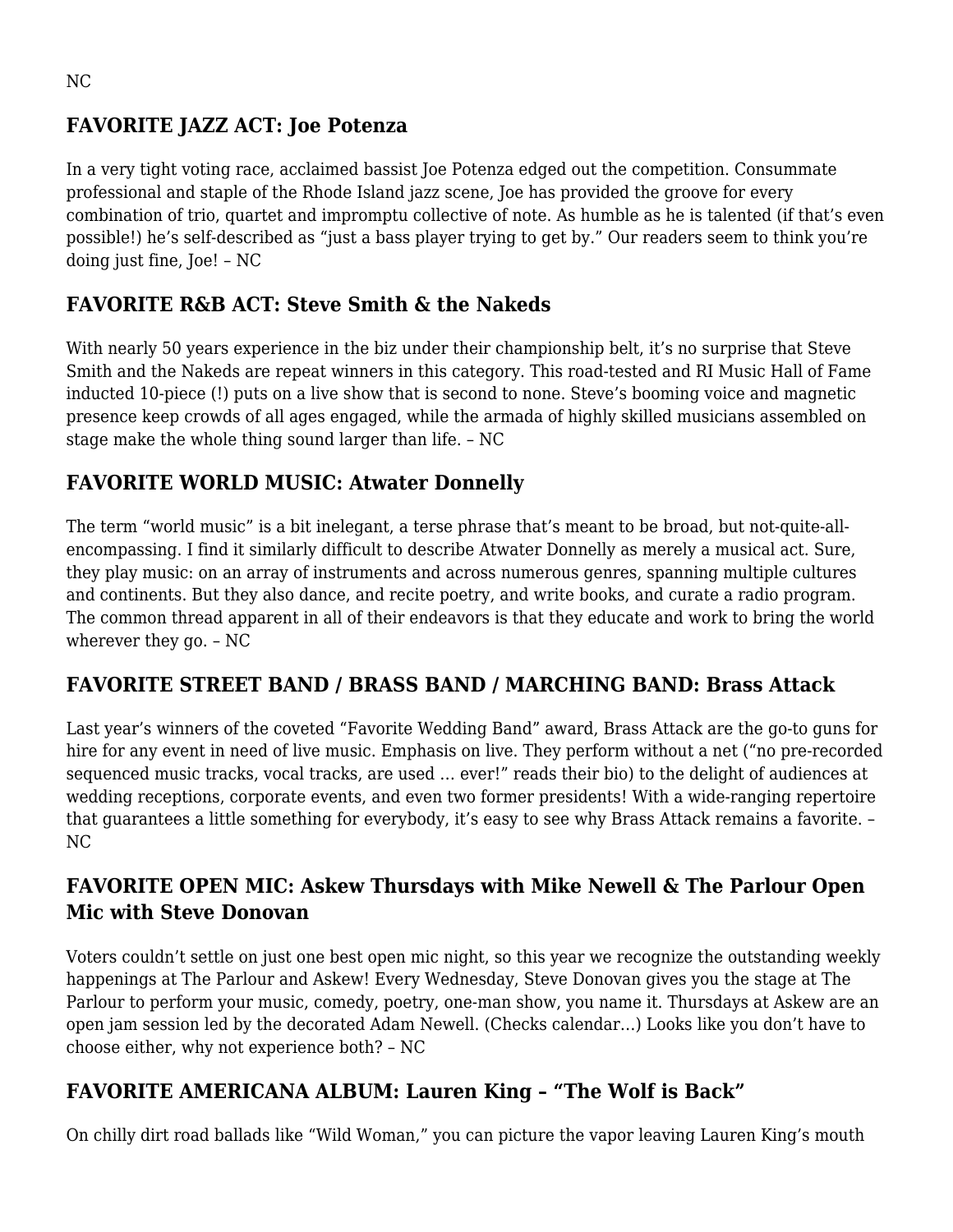as she repeatedly pleads "What if I can't change?" to a desolate, wintry landscape. Composed in nature, primarily during the early days of the pandemic, the lyrics on The Wolf is Back frequently circle around feelings of loneliness and longing, all while a violin sighs in the background. Just when the heartbreak gets to be almost too much to bear, "Romeo" switches up the mood with its peppy horn section and subtle pop production flourishes. Followed by the inspirational "Angel Song," which urges "Don't stop that fire within you / They can't take it away," King presents an album that is cohesive but complex in the facets of emotions displayed. – NC

#### **FAVORITE AMERICANA FESTIVAL: Rhythm and Roots Festival**

Spanning three days, three stages, dozens of food and craft vendors, and an entire campground full of activities, this big time music festival has been a Labor Day Weekend tradition in Charlestown for over 20 years. Music lovers congregate at Ninigret Park to experience an eclectic assortment of artists playing blues, swing, zydeco, polka and everything in between. Previous years' lineups have included performers such as Bruce Hornsby, Los Lobos, Big Bad Voodoo Daddy and The Squirrel Nut Zippers among other well-known national acts. – NC

# **ALT / ROCK**

# **FAVORITE ALT ACT: The Quahogs**

The Quahogs taking the top honor in the top category was really a long-time-coming coronation. The Quahogs squeeze the juices from the roots of Americana and burn them up in a boiling rock 'n' roll stew. The Quahogs don't have any shows listed, but they play out pretty frequently as a band, and guitarists Stev DelMonico and Steve Donovan regularly play out solo. – MC

#### **FAVORITE LIVE ACT: David Tessier and the All-Star Stars**

David Tessier and the All-Star Stars are always a great time live, whether they are performing their own stuff or doing a few themed tribute sets to bands such as The Monkees. It's been a while since I've seen them live, but back in 2018 I described them as somewhere between an intergalactic hybrid of Radiohead meets E.L.O. with a nod to '70s Pink Floyd. Seems about right to my foggy memory. – MC

#### **FAVORITE REGGAE ACT: Becky Bass**

Becky Bass is renowned for her angelic voice that soars over the beat of her Caribbean Soul music (winning her two nods in these awards). Over the years, Bass has opened for and played with many international artists, including Oumou Sangare, Yellowman, Warrior King and Wyclef Jean. I couldn't find out any listings online but in pre-pandemic times, Bass regularly performed at The Parlour on Foundation Mondays. – MC

# **FAVORITE SKA BAND: The Copacetics**

The streak continues as, once again, The Copacetics take home the honors for "Favorite Ska Act" for Lord only knows how many years in a row. I'm guessing at least 8 years (I'm going to assume they would have won in 2020 had there been a Music Awards) but even that could be selling them short. They dominate this category as if they were the Beatles of local ska. – MC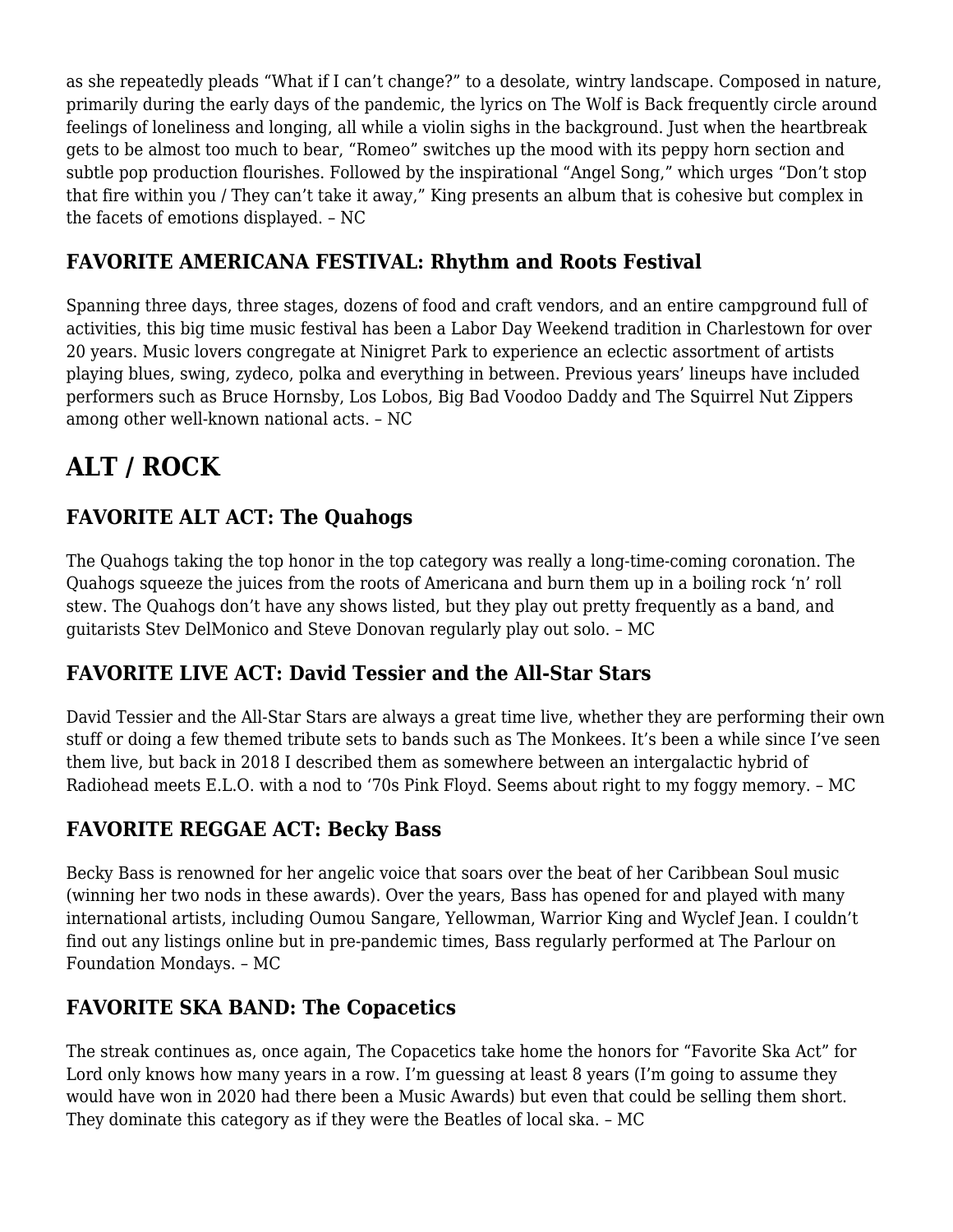# **FAVORITE JAM BAND: The Free Radicals**

This was a tight category where, with roughly 4,800 votes cast, The Free Radicals pulled out a victory by just five votes. Their margin of victory is probably the only thing narrow about The Free Radicals, as their sound crisscrosses genres and erupts dance floors. – MC

# **FAVORITE GARAGE BAND: Dirty Birds**

The perennial bitter pill in any artistic pursuit is that an artist's work is lauded only after they are gone. If Facebook is to be believed, this year's garage band award is posthumous, as the Dirty Birds have officially disbanded. Alas, they gave us only 2019's Fowl Language EP, four songs of blues-tinged garage rock that clearly made its way into the hearts of the online voting public. – JB

# **FAVORITE NOISE ACT: Psychic Graveyard**

Psychic Graveyard specializes in an anguished collage of industrial noise and is interestingly listed as being from both Providence and San Diego, likely made possible by the magic of digital file sharing. The band's members previously played in the bands Arab on Radar, Some Girls, All Leather, and Chinese Stars, among others. Their upcoming album, veins feel strange, is due out on September 10. – JB

# **FAVORITE LATIN ACT: Mambo Pa Ti**

Mambo Pa Ti brings the party with them wherever they perform. The organization specializes in dance nights at their home base on Mineral Spring in Pawtucket, where they will teach you salsa and other Latin specialties. But their enthusiastic performance and friendly-teachers vibe can make many other events – including festivals, celebrations and Pawtucket block parties – lively, welcoming and dancerific. – MR

# **FAVORITE POP PUNK ACT: Math the Band**

Someone asked if Math The Band were still even a band. I don't know as they have been pretty silent other than a livestream earlier this year from AS220. From pre-pandemic times, I remember Math The Band as infectious high energy pop-punk, so I'm glad they won this category instead of Best Choir because that would have really messed with my head. Here's hoping they'll play out again. – MC

# **FAVORITE PUNK ACT: The McGunks**

The McGunks have been banging out infectious punk nuggets with big sing-along choruses for probably somewhere close to 15 years. They haven't lost any luster; on their recent Going Out Early, the whoas of the backing vocals on "Ghost" and "Tire Fire" still soar like a Misfits tribute band. "Think About It" sounds like a tribute to vintage Social Distortion, which is never a bad thing.

There are so many great songs here, but my favorite tune is "Radio" with its Ramones references. It pulls off being earnest while still a total banger to do bad dance moves to in one's bedroom. Check out Going Out Early on the streaming service of your choice, or pick up the biscuit in person the next time The McGunks come to rock your town! – MC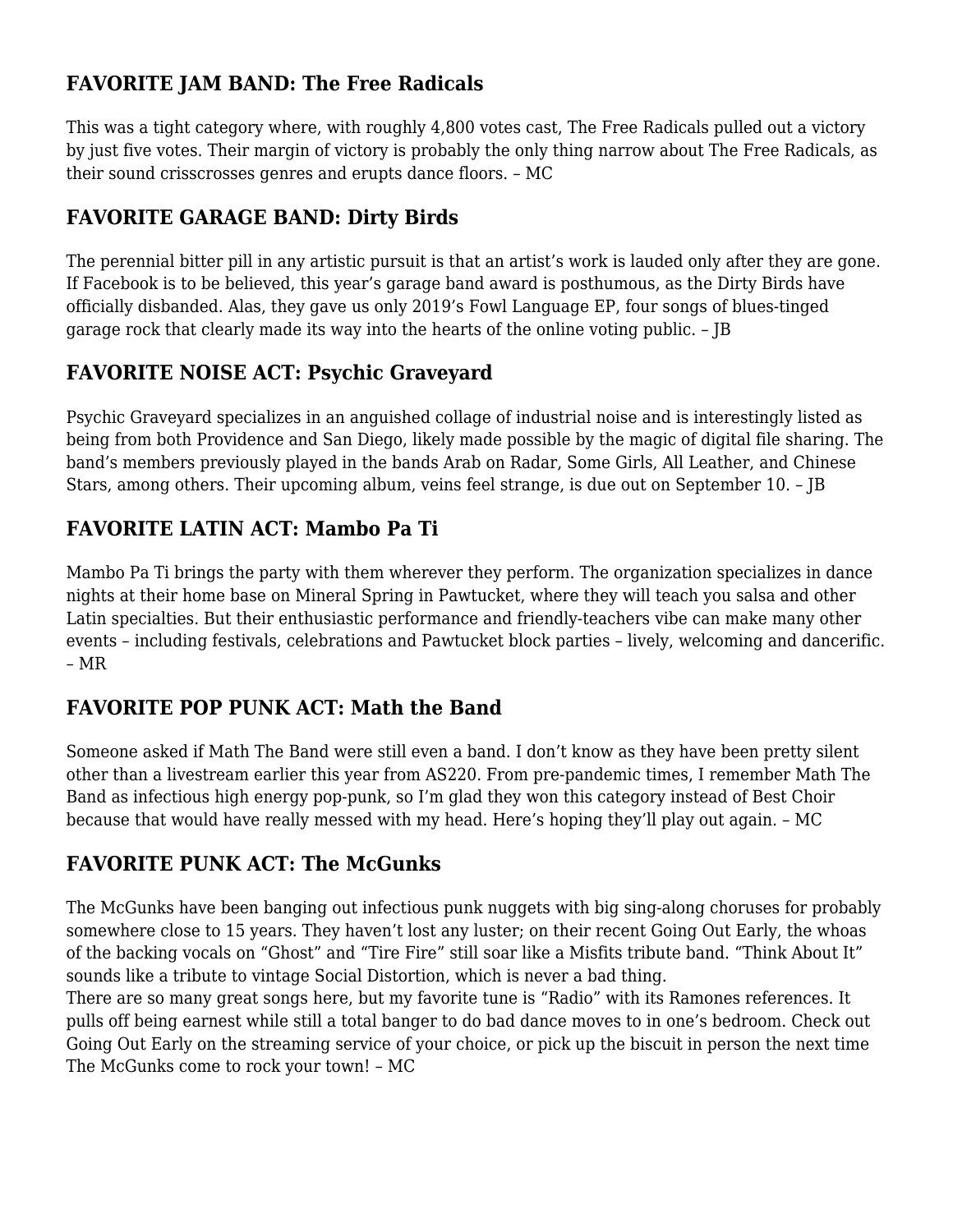# **FAVORITE HARDCORE ACT: Reason to Fight**

Reason To Fight has been playing shows constantly, and if you've never seen them you've been missing out. These guys have been playing music together since 2001, sticking to a classic hardcore sound that never gets old. Last year they put out Demo 2016 on Bandcamp, which I'm assuming is a collection of demos from 2016, but I could just be making that up. – MC

#### **FAVORITE METAL ACT: Angry Skull**

This was my personal favorite winner in this year's awards, as Angry Skull edged out a victory in the Best Metal Act by a mere five votes! Angry Skull is part of the Outsider Art movement and promotes community, human rights, autism awareness and Down syndrome awareness. Angry Skull hasn't been able to play, or even see each other, for the last year and a half. Hopefully one day we will see them back rocking onstage when COVID goes away. Angry Skull also has my favorite band name among this year's winners! – MC

#### **FAVORITE PROG AND EMO ACT: People Eating Plastic**

People Eating Plastic are self-described "progressive math rock," which I think is one of the toughest genres to play. All the stops and starts, tempo changes – it would drive me mad. They are like a hardcore band playing prog-rock – it's insane! I have the highest respect for musicians like People Eating Plastic who can pull that off. – MC

# **FAVORITE ALT VOCALIST (1 of 2): Malyssa BellaRosa**

A tied result, long the refuge of European sissies, is in this case well-deserved by both parties. Malyssa BellaRosa, a past winner in this category, is a super versatile singer who fronts (with gusto) the groups Gamma Rage and The Sugar Cones. – JB

#### **FAVORITE ALT VOCALIST (2 of 2): Jenn Lombari**

At the helm of myriad punk rock bands like Stubborn Hearts, Lucky United, and For What It's Worth, Jenn Lombari is constantly busy writing and rocking. If that weren't enough, she also has a series of solo releases, including 2017's Heartcore, and a bunch of football trophies, we hear. – JB

#### **BREAKTHROUGH ALT ACT: Bullet Proof Backpack**

When it comes to crushing hardcore riffs, I always say it's best to start 'em young. Newport's Bullet Proof Backpack is helmed by 14-year-old Alex Simmons, and their recent Live at Simmons Farm is five or so minutes of maximum tempo, fast-as-you-can-play pandemonium. Here's to many more Music Awards for this young whippersnapper. – JB

# **FAVORITE ALTERNATIVE ALBUM:NOVA ONE – "loveable"**

Released in late April 2020, the height of the early pandemic, Roz Raskin's second post-Rice Cakes release was a breath of fresh air that in hindsight seems like a great tonic to a tough stretch. Motif described Loveable at the time as a "nice mix of experimental and conventional, challenging the listener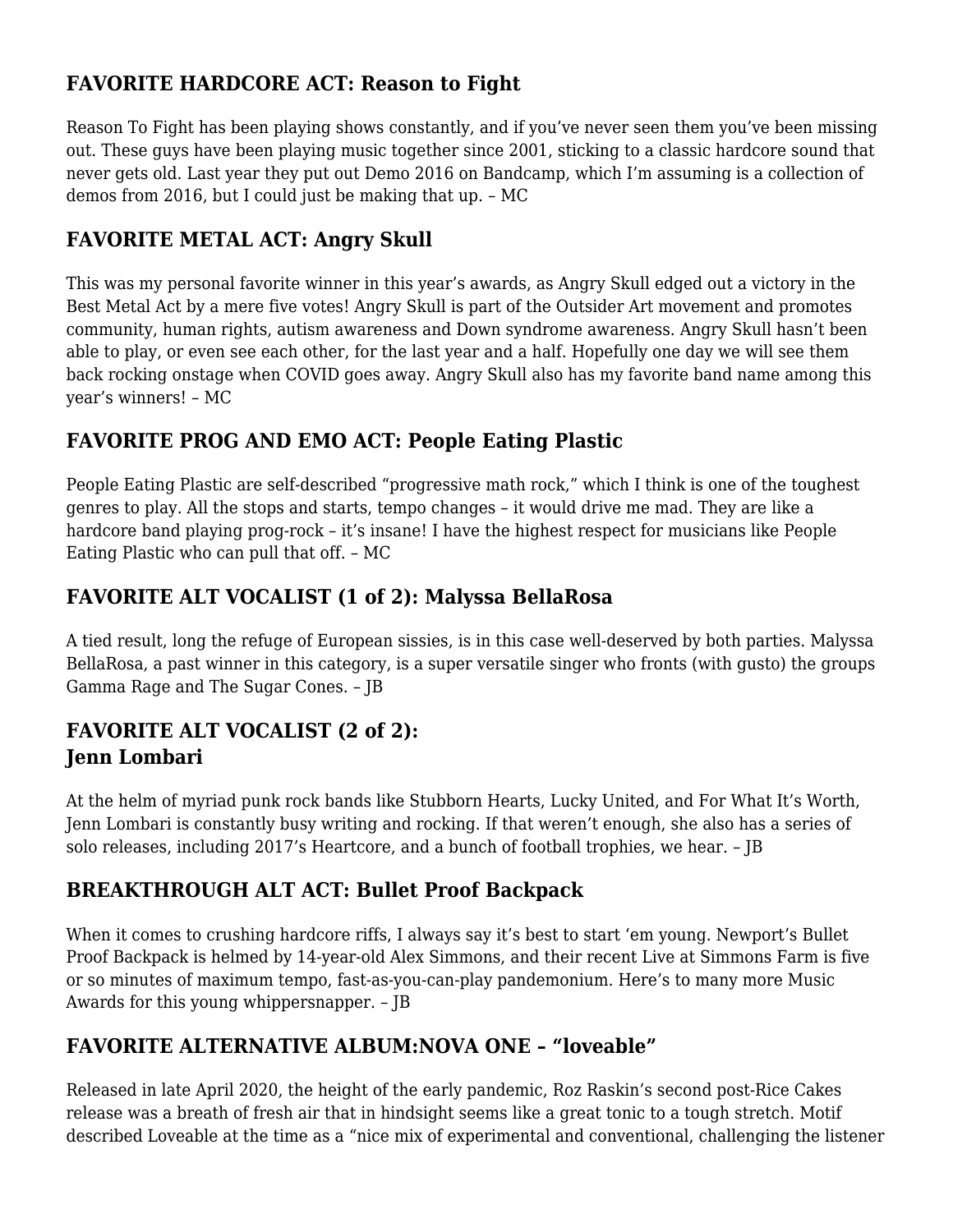with ambitious themes on a bedrock of melodic maturity." - IB

#### **FAVORITE TRIBUTE BAND: Dirty Deeds**

Speaking of dynasties, how about Dirty Deeds, who are another band that has to be close to at least five consecutive wins. Next year I'm going to suggest adding a new category called Favorite Non-AC/DC Tribute act just to give another band a chance. Dirty Deeds are an interesting story where they have been cranking out those classic AC/DC riffs so long that the band has two generations of family members. Dirty Deeds – The AC/DC Experience will be performing at the Portuguese Holy Ghost Festival on 11 Ventura St in West Warwick on September 4. – MC

#### **FAVORITE COVER BAND: Heavy Rescue**

The Heavy Rescue Band's recognition here is well deserved as they've been bringing happiness to the people for roughly 25 years give or take. The six-piece band is a tight machine that gets asses shaking on the dance floor. The Heavy Rescue Band will be at The Rathskeller in Charlestown on September 4. – MC

#### **FAVORITE KARAOKE NIGHT: The Parlour**

As COVID slowly recedes, we're glad to see the return of karaoke Fridays at The Parlour. Grab the mic and let it rip. – MB

# **FAVORITE ALT FESTIVAL: RI PRIDE**

It was great having the RI Pride Festival return this past year after a year away like everything else in 2020. It is always fun to watch the parade go through downtown and see people come out and celebrate equality. – MC

# **ELECTRONICA**

# **FAVORITE ELECTRONIC ARTIST: DJ Venom**

With a following of nearly 20,000 people, DJ Venom has proven that he knows how to speak to his listeners without even saying a word. While the online following is impressive, DJ Venom is also actively hosting events on a regular basis, in cluding the FReQ show at Alchemy in PVD. He will always be one to look out for if you are a fan of hard dance electronic music. – HK

#### **FAVORITE HIP-HOP ACT: jesse the Tree**

jesse the Tree left a major impression on all hip-hop artists and listeners with the debut of his highly anticipated album space tomatoes. He is one of the most talented organic hip-hop artists to come from RI. – HK

# **FAVORITE HIP-HOP ALBUM: jesse the Tree – "space tomatoes"**

With his trendy flows and hard-thought lyrics, jesse's music is definitely a favorite for all hip-hop fans. space tomatoes starts with the track "Purple," which is a great way to set the pace. In this track you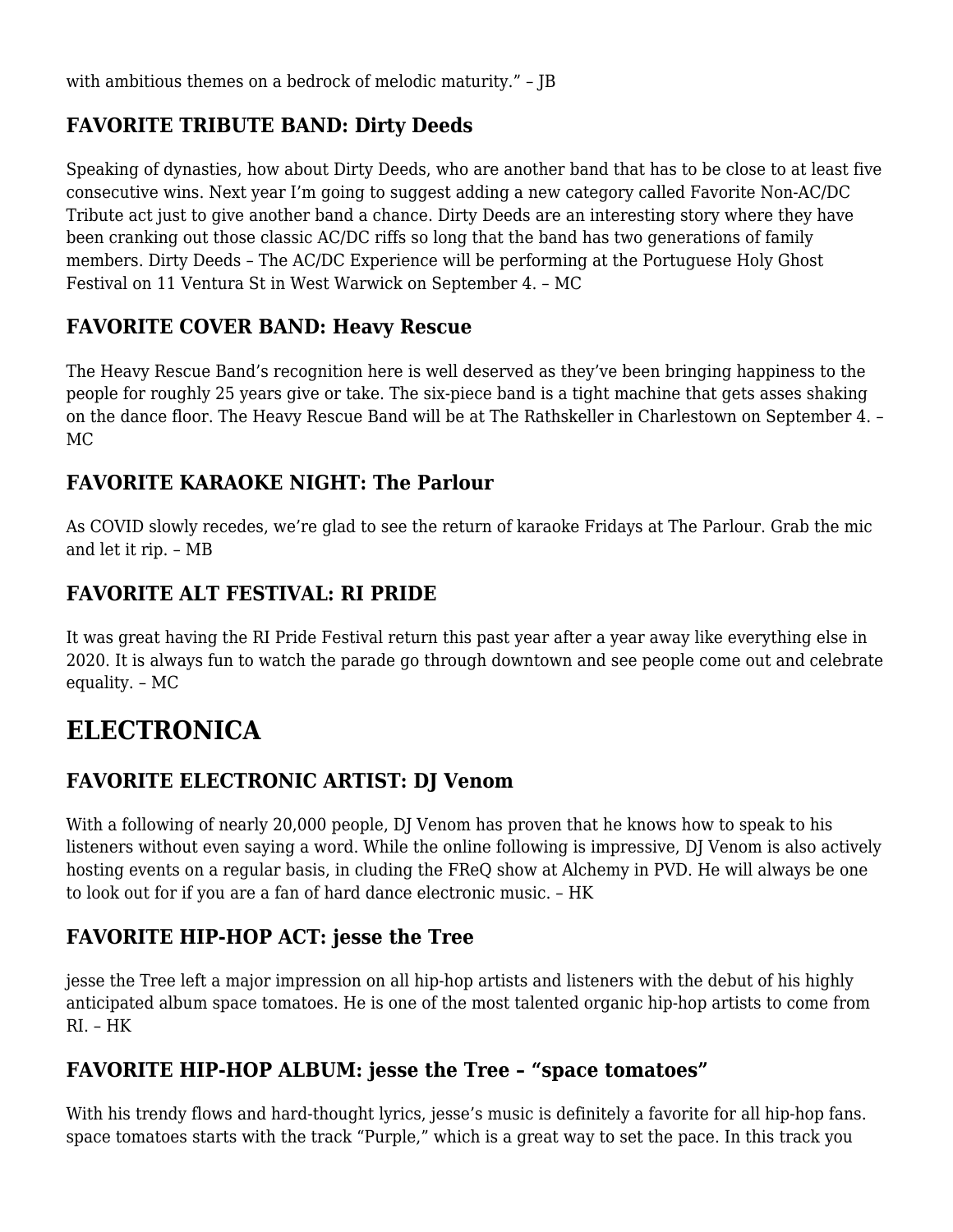hear some solid lyricism as well as a clean mix and master that can be heard throughout the entire project. Aside from his own music, jesse made the solid decision to include feature tracks from the likes of NICE and Joe Bruce as well as many other talented artists on this project. – HK

# **BREAKTHROUGH HIP HOP ACT: Atomic**

Atomic is a wonderful addition to the hip-hop scene in RI. With the release of fast-paced tracks such as "Serenity" and "Where I'm At," a collaboration with Joe Bruce, Atomic has definitely solidified himself as one of the leading acts to look out for in the future. Some of his flows and sound are reminiscent of legendary rapper Eminem, and it is apparent from his work this year that the talent of Atomic can go beyond what we have seen from him. – HK

# **FAVORITE CLUB DJ: DJ Nes**

If you were ever struggling to find a good playlist, turn to DJ Nes. DJ Nes can piece together music of several genres to create just the right atmosphere. The most popular regular tracklists of DJ Nes would be his Valentine's Day annual project. DJ Nes has an understanding of music that goes deeper than just composing it, he has an understanding of how it is intended to be heard. – HK

#### **FAVORITE DANCE NIGHT: Soul Power**

Often referred to as "the best old school dance party" in RI, Soul Power has made a name for itself through years of dedication to the art of inspiring others to dance. Soul Power is generally hosted at Dusk, a highly anticipated event for all party-goers. While it is an old school dance night, that does not make it any less enjoyable for the younger crowds who tune in to the fun. – HK

# **Event Summary**

Fete Music Hall was rigorous in checking vaccination / testing status, and had a gracious bar staff and a great production team. Over the course of the evening, over 230 people came to celebrate and enjoy the music hall and Haven Brothers' hearty eats.

We kicked things off, in music awards tradition, with an inspiring performance by future rock stars from the School of Rock Seekonk. After MCs John Fuzek and BettySioux Tailor set the tone for the evening with some banter that probably took unfair advantage of the concussion John was performing with, we got into the heart of presenting awards, only to be interrupted by a surprise disruption.

"What is happening? I am completely surprised. I did not see this coming," deadpanned Fuzek as members of the Providence Drum Troupe emerged unannounced from all corners of the room and balcony, with belly dancers and some sort of huge neon angel taking to the stage as well.

After a glow-in-the dark performance that had the crowd on its feet, the crowd resumed drinking, eating and awarding.

Lauren King then brought the house down again with a solo performance from her new album *The Wolf is Back*. King later picked up an award for favorite Americana Album. *Motif* usually plans out the acts before we know who the winners will be, so that was a pleasant surprise.

The last interlude was by super-group quartet PonyBoy, which includes members of multiple other local